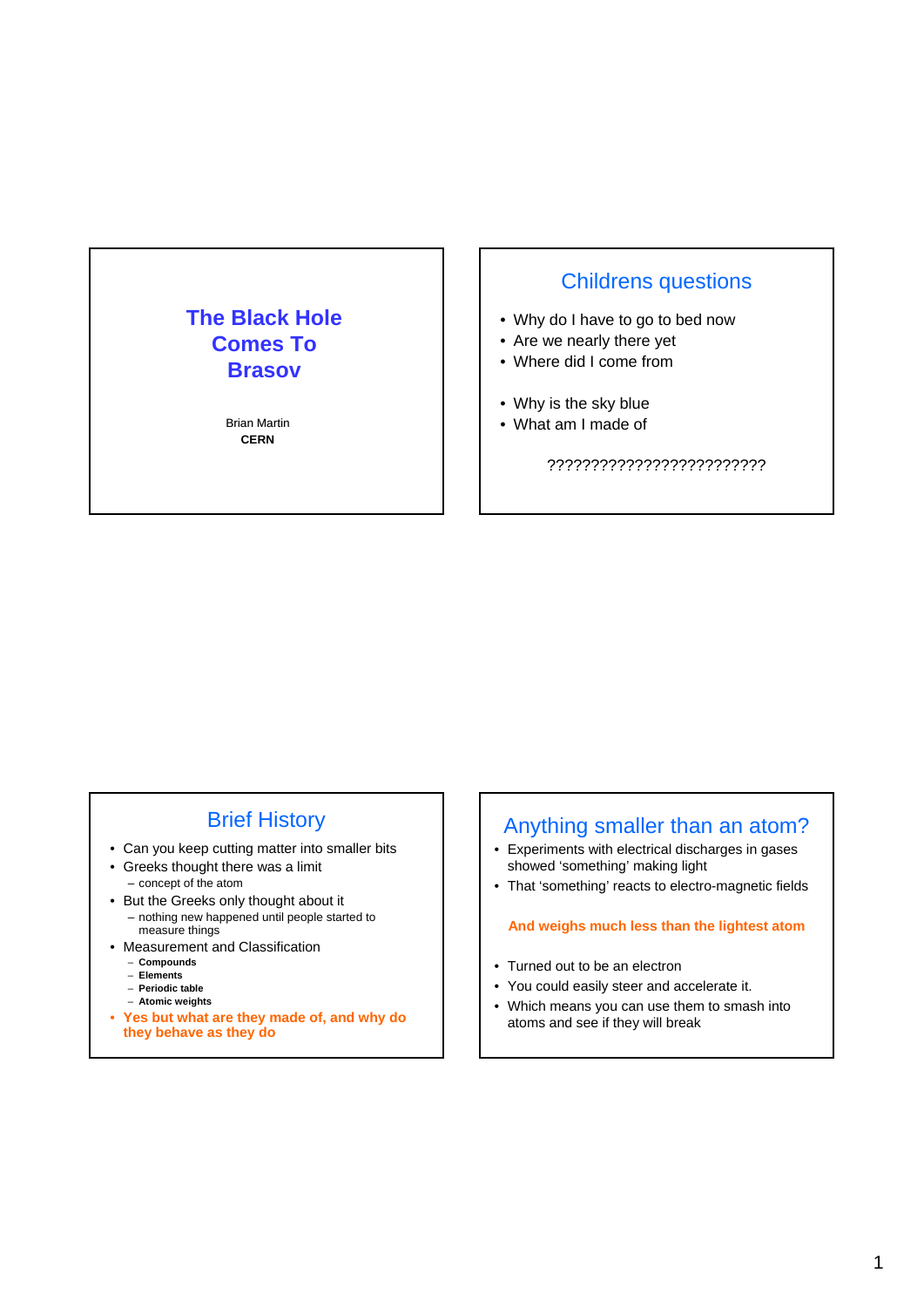





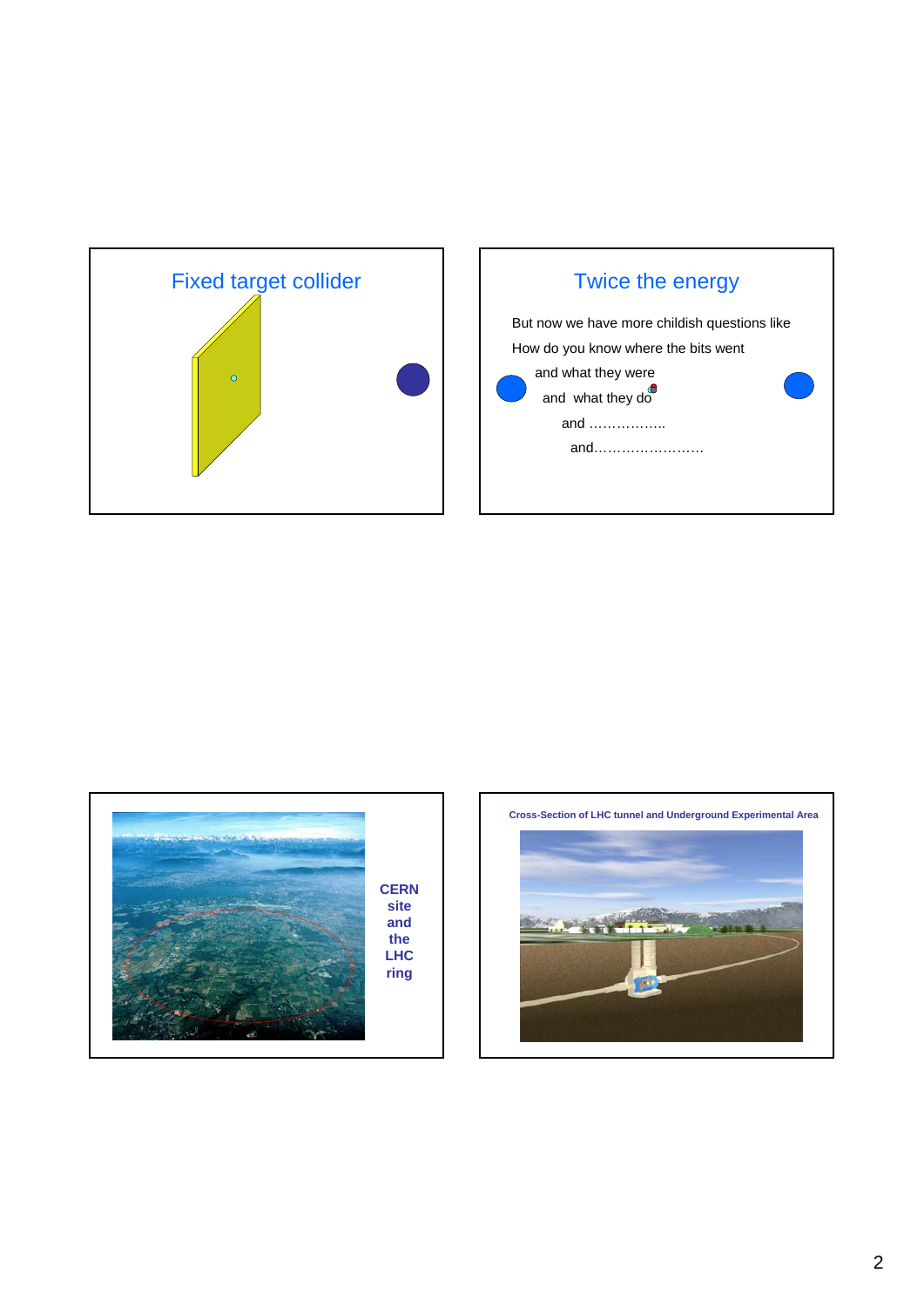





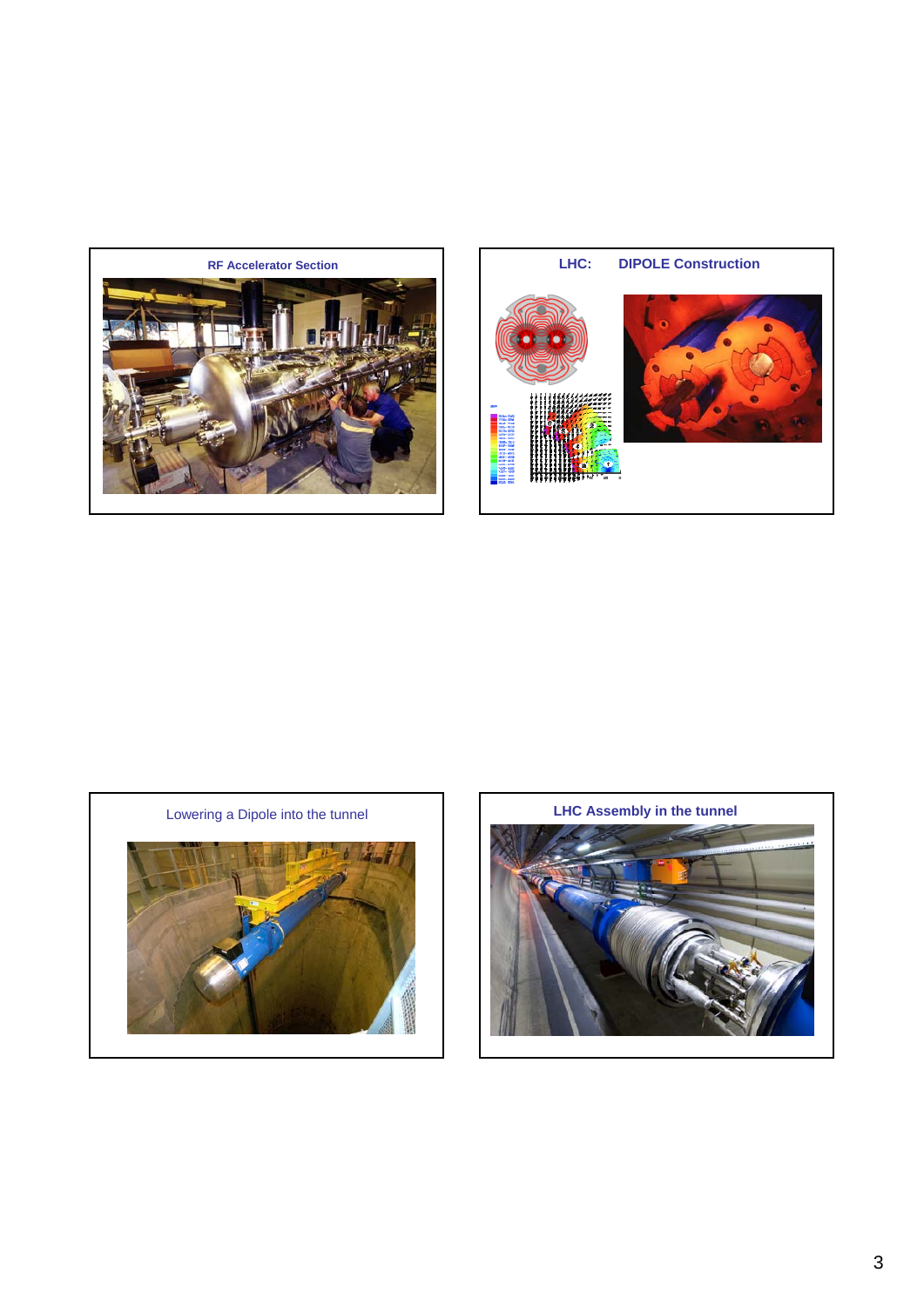





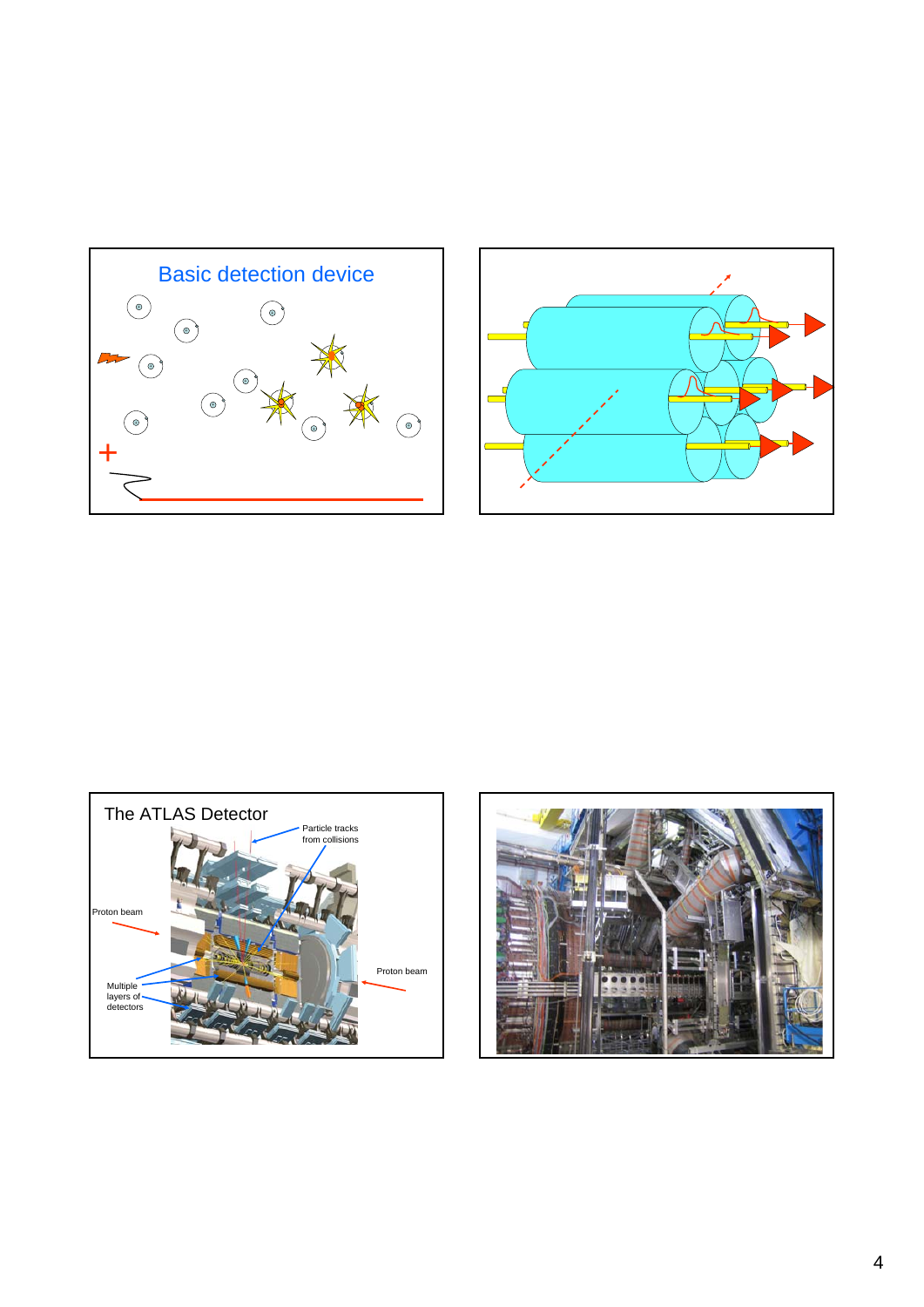### **Reconstruction**

- By reading all the amplifiers – You obtain a set of 3D coordinates
- Need to associate them to reconstruct tracks
- Then see if all the tracks came from the same vertex
- Then see how bent the track was in the magnetic field – To calculate momentum
	-
- Then decide if the energy measured is in the range of interest
- If so reconstruct the whole event and look for 'signature' characteristics

# Simulated Event

### And the Black Holes??

- Accelerating particles to near the speed of light gives them mass.
- Colliding them creates , for a very short time a high energy density
- want to see what new particles could emerge from this density
- could create small volume of density sufficient to trap photons
- But it would be unstable
- And evaporate into a puff of Hawking radiation
- If not would sink to center of earth
- But even there it doesn't have critical mass, needs many more – Tens of kilos
- Cosmic rays do this all the time
- If what they produced was stable would have several tons by now
- Black hole in Wall Street

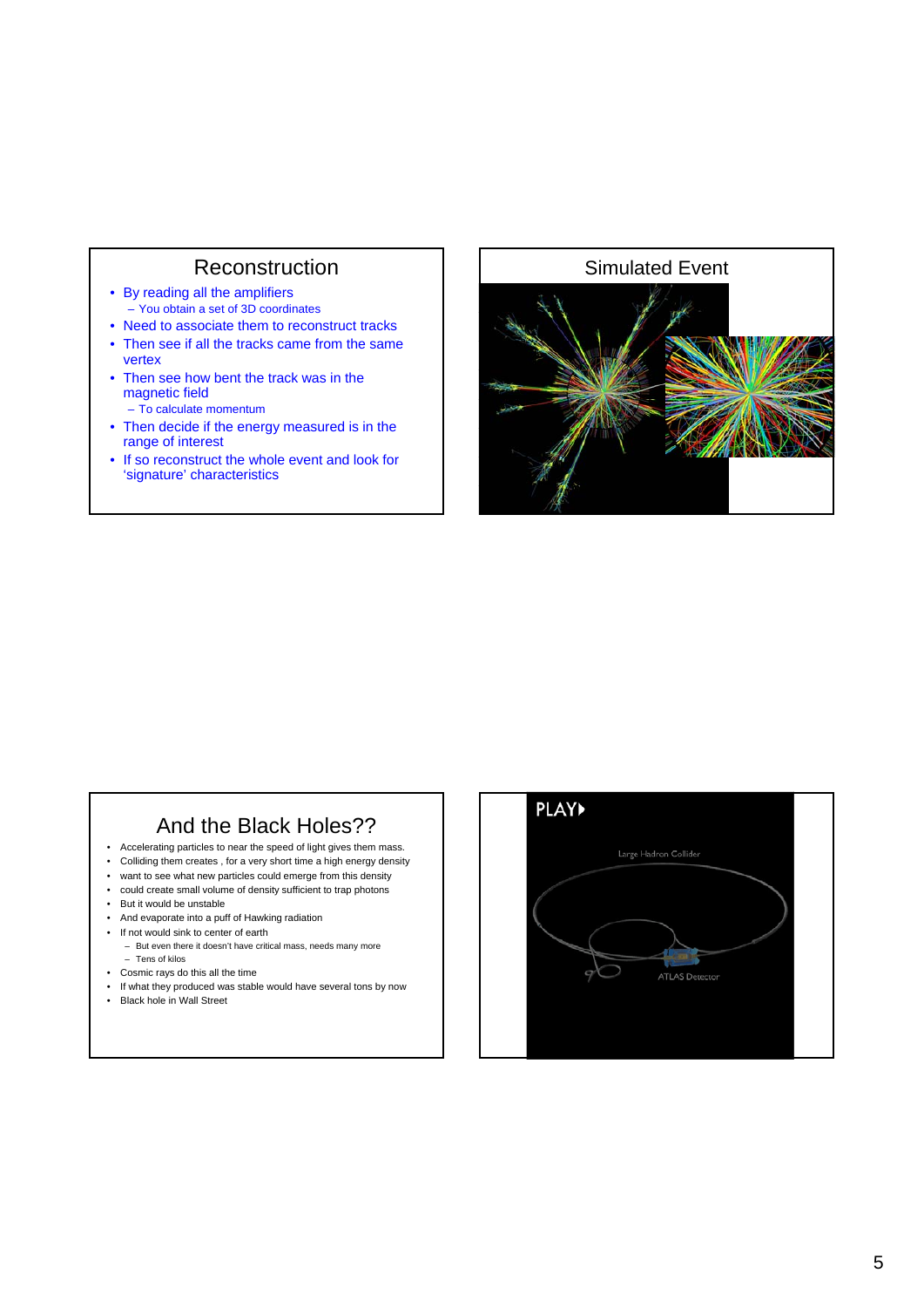



### The signal source

- Bunches cross at 40Mhz or 25ns
- 1<sup>st</sup> level trigger cuts it to 75 Khz (100Khz possible)
- 1600 channels
- 160Gbyte/sec (40DVD's per second)
- Very little of it is 'interesting'

## **Triggering**

- 1st level trigger gives a pointer to a region of interest
- 2nd Level: only need to read the tracks in that region to decide if it is worth reading the whole event
	- Only a subset of the data : 100Khz at 20Kb
- Reject about 97% of events, 3.5Khz accepted – Best guess need for up to 500 CPU's using 8Ghz technology
- 3rd level; read the full data for the accepts – 3.5 Khz with 2Mb events
	- 200Hz accept rate
	- Best guess need for up to 1500 CPU's using 8Ghz technology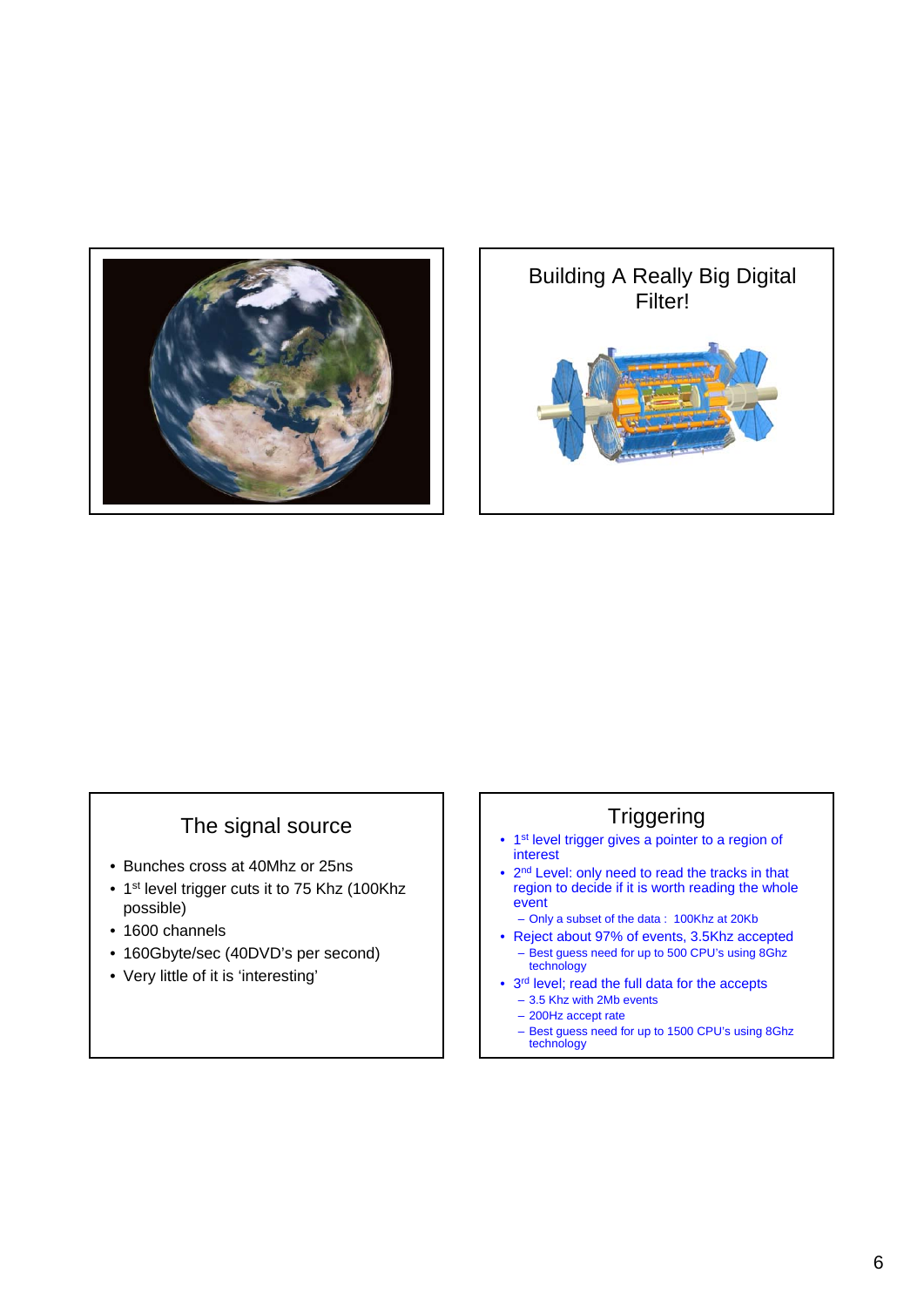



### Bus versus links and switches

- Bus technology favoured for previous experiments
	- 'private' domain, well controlled
	- Bounded latency
- BUT
	- Shared resource
	- Bandwidth limitations
	- Link and switch scales, and is cheaper
	- So : how does it work???

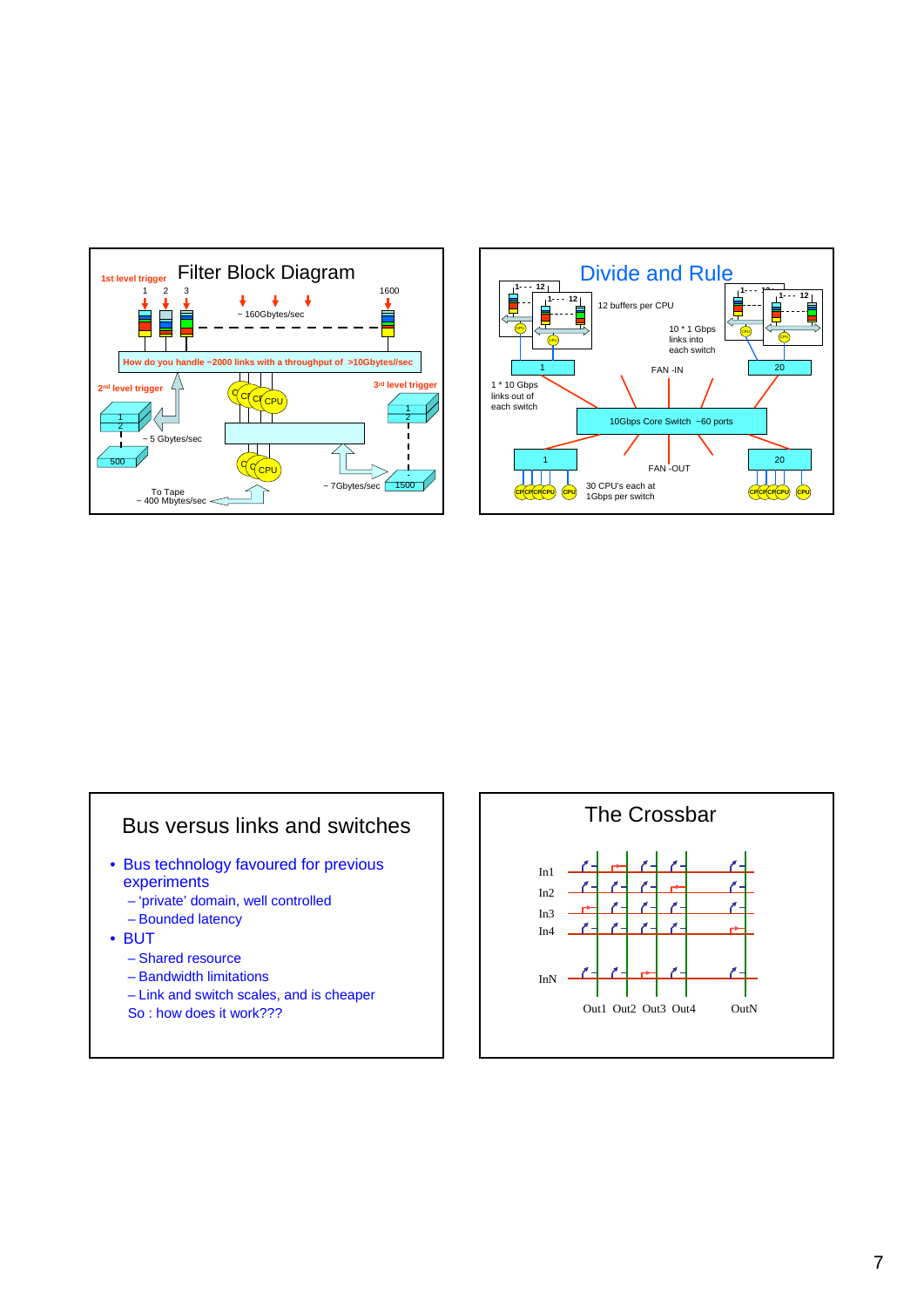





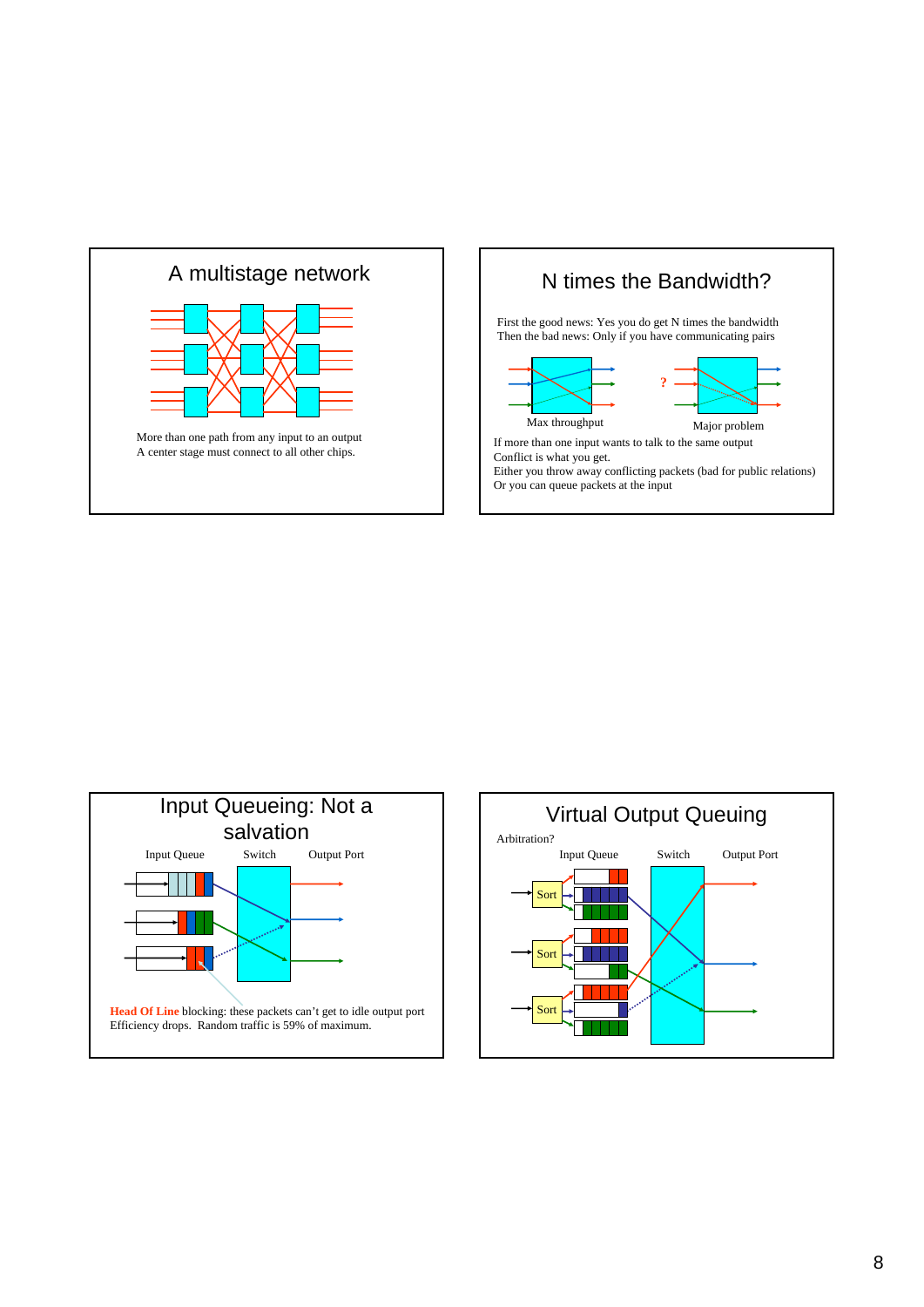





### Which one to buy!

- IS it blocking or non-blocking
- How well does the arbitration work
- Is it fair
- Is performance affected by packet size
- What is the latency
- How well does flow control work
- What monitoring facilities are there
- TEST TEST and TEST Again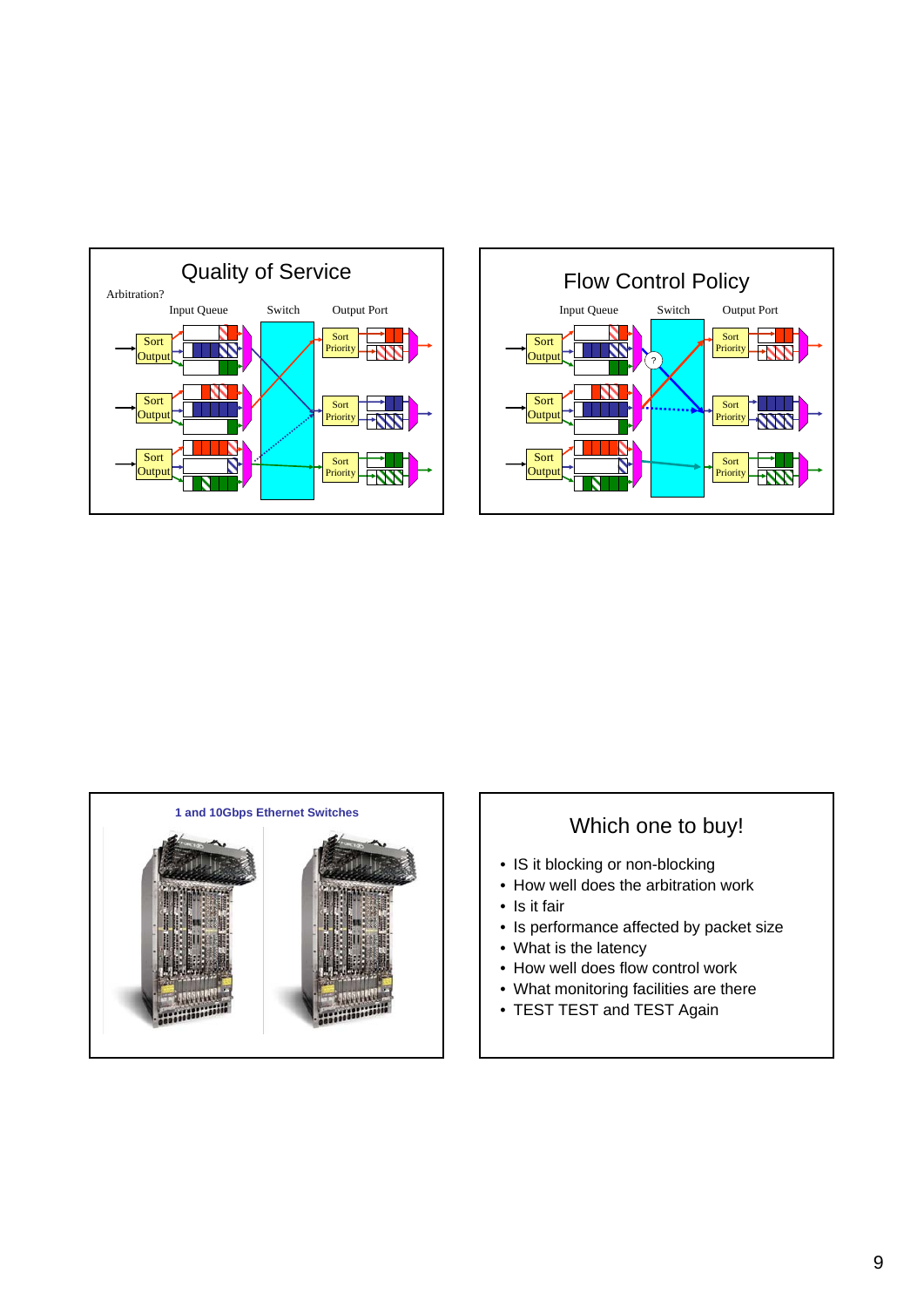





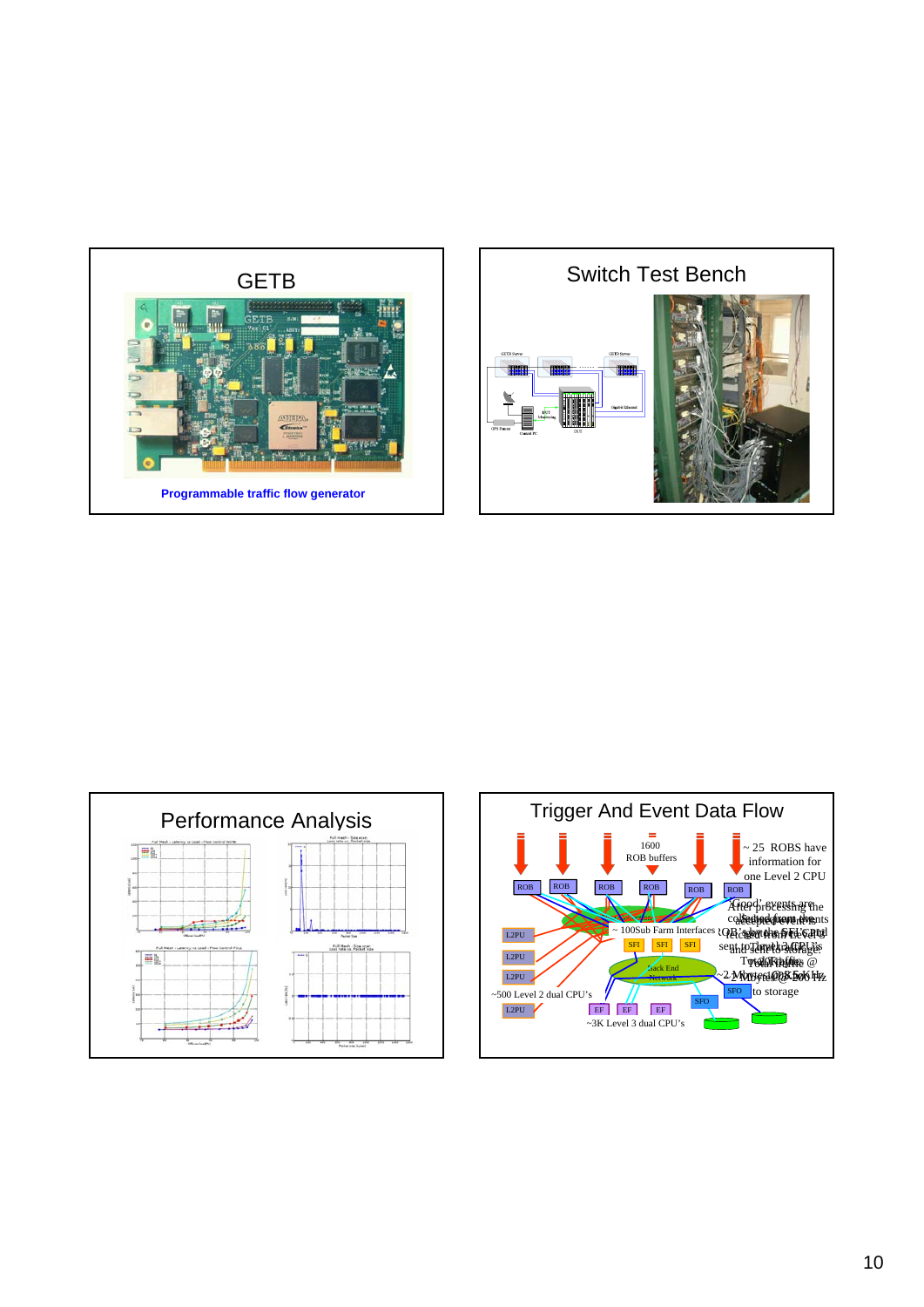

- **Defined requirements**
- **'Paper' Models to 'estimate' traffic**
- **Evaluated existing technologies**
- **Predicted a cost model**
	- **Telco crash**
	- **ATM vs Ethernet**
	- **10G availability**
	- **looking ahead 3 years??**
- **Now to the design**





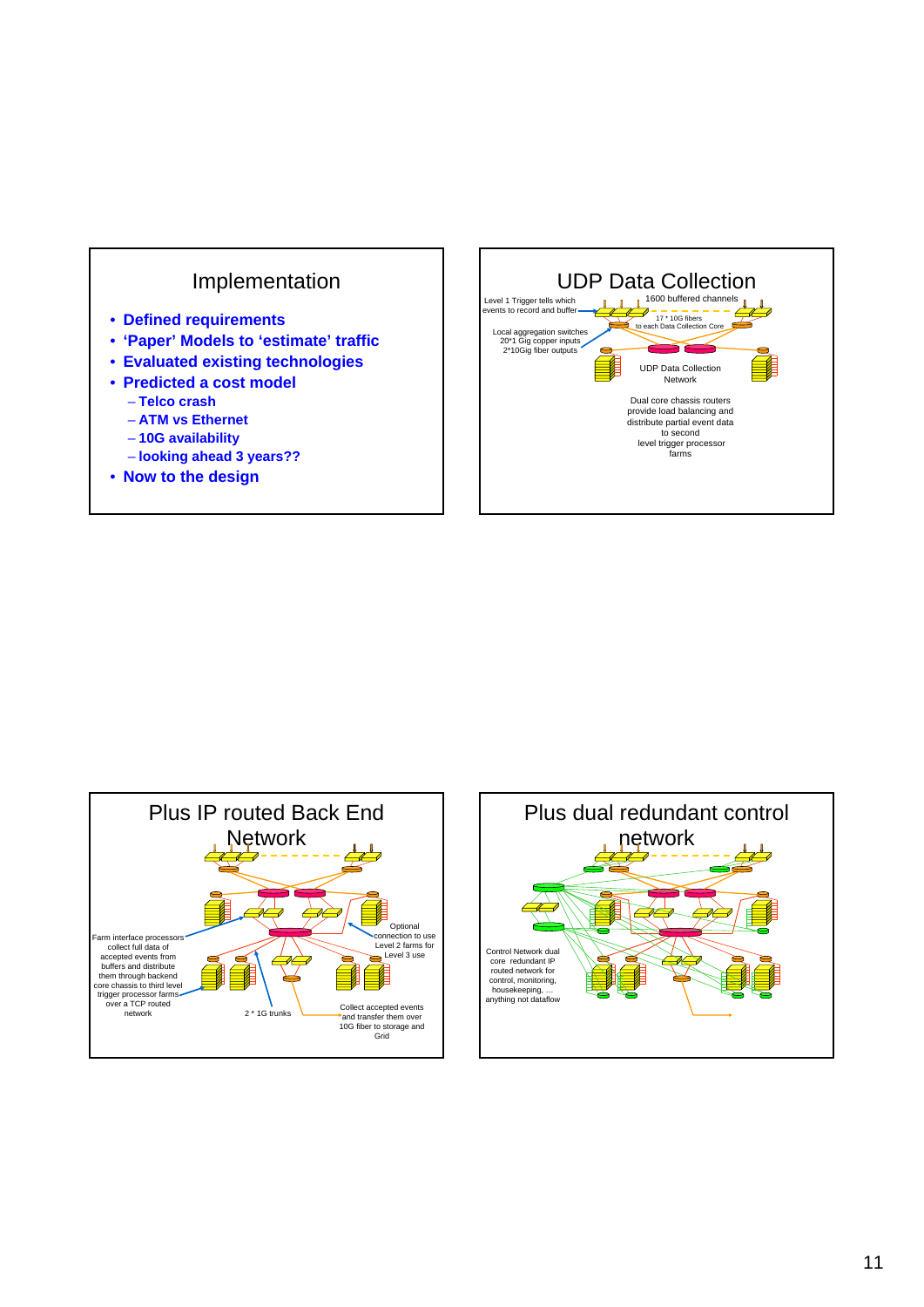





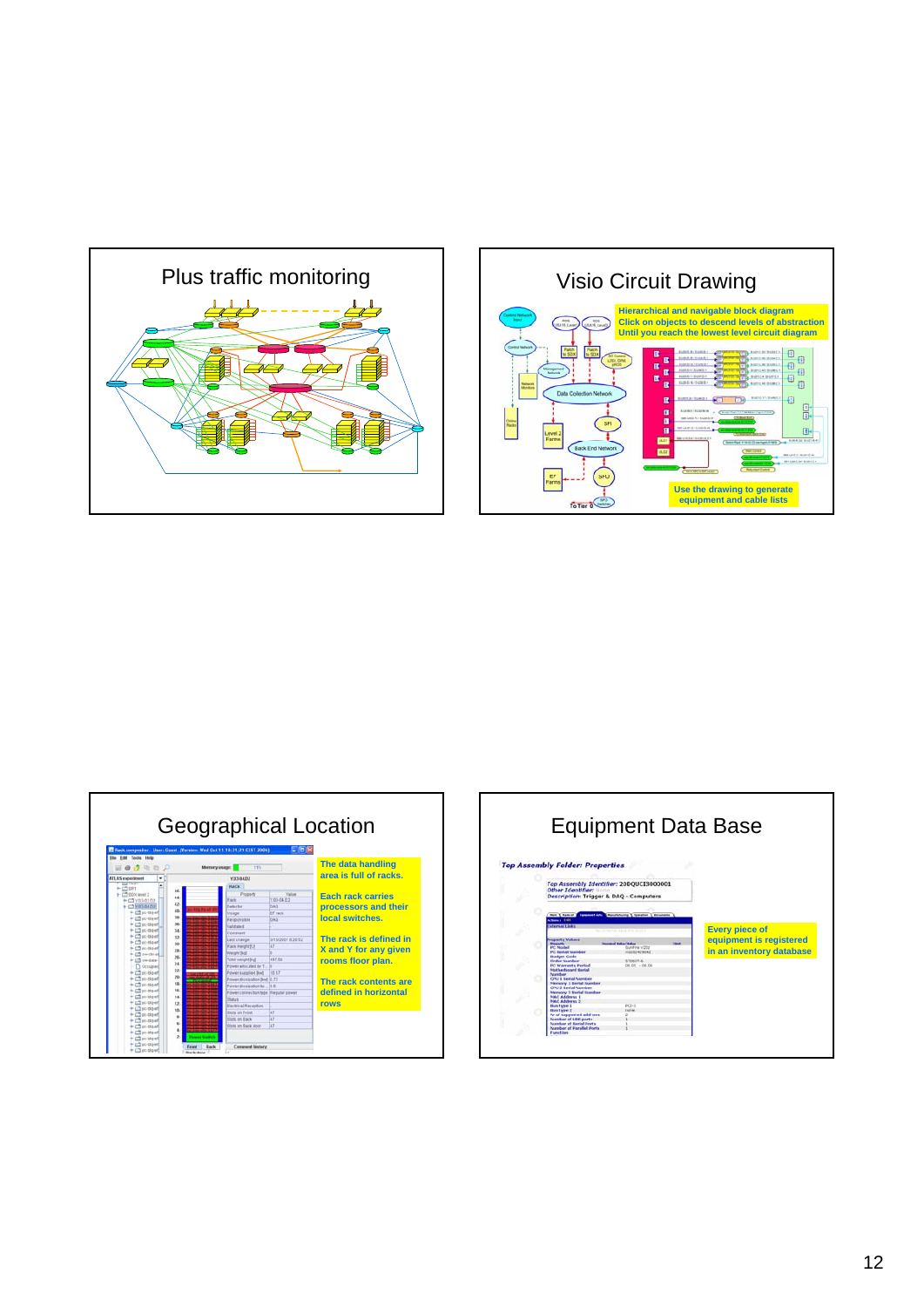



### Database Consistency

- Multiple databases
- Data entered by different people – At different times, or not at all
- Things get moved and not recorded
- Only LANDB 'must' be up to date (no IP )
- Inventory management problem
- How do we keep track of it all?

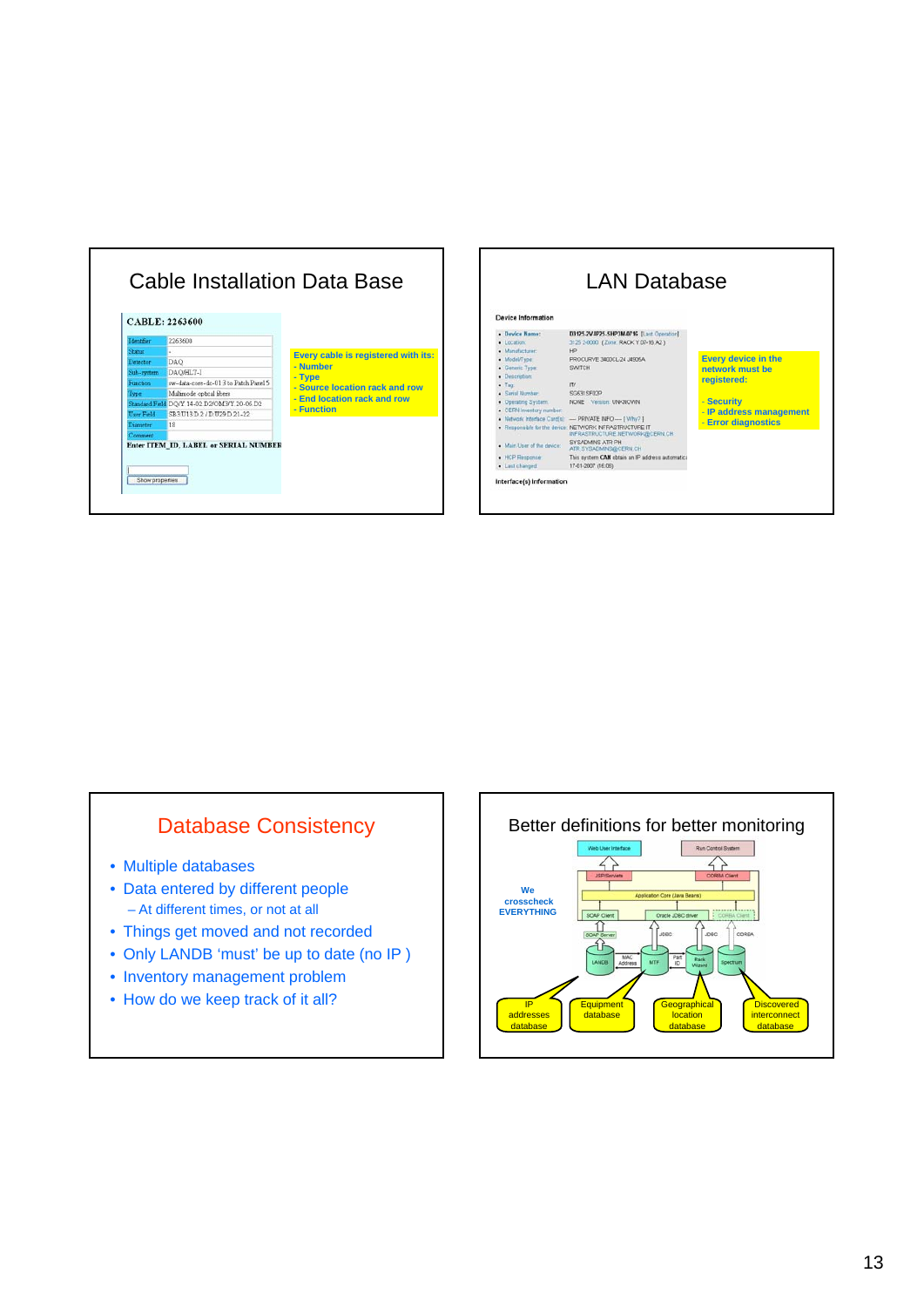